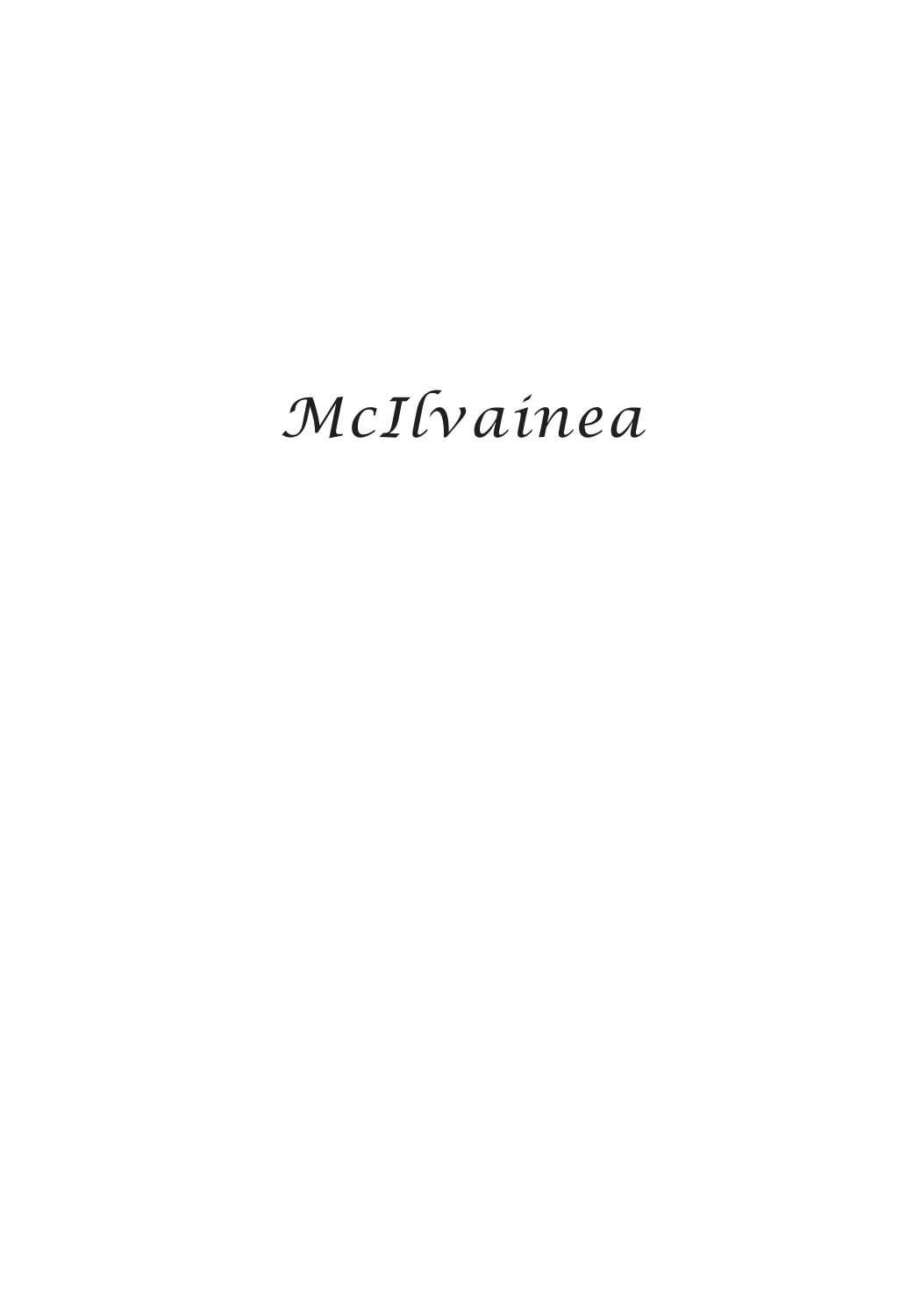#### **NAMA EDITORIAL COMMITTEE**

**Chair** Bruce Eberle 6586 Guilford Road

Clarksville, MD 21029

Michael W. Beug, Editor P.O. Box 116 Husum, WA 98623 beugm@evergreen.edu

Judith Caulfield, Production Editor 1205 Hanover Street Chattanooga, TN 37405

Britt A. Bunyard W184 N12633 Fond du Lac Avenue Germantown, WI 53022

> Michael Kuo P.O. Box 712 Charleston, IL 61920

Lorelei Norvell 6720 NW Skyline Boulevard Portland, OR 97229-1309

Scott Redhead National Mycological Herbarium Ottawa, ON K1A 0C6

Judy Roger 6615 Tudor Court Gladstone, OR 97027-1032

Else C. Vellinga 861 Keeler Avenue Berkeley, CA 94708-1323

Front cover: Images of *Amanita phalloides*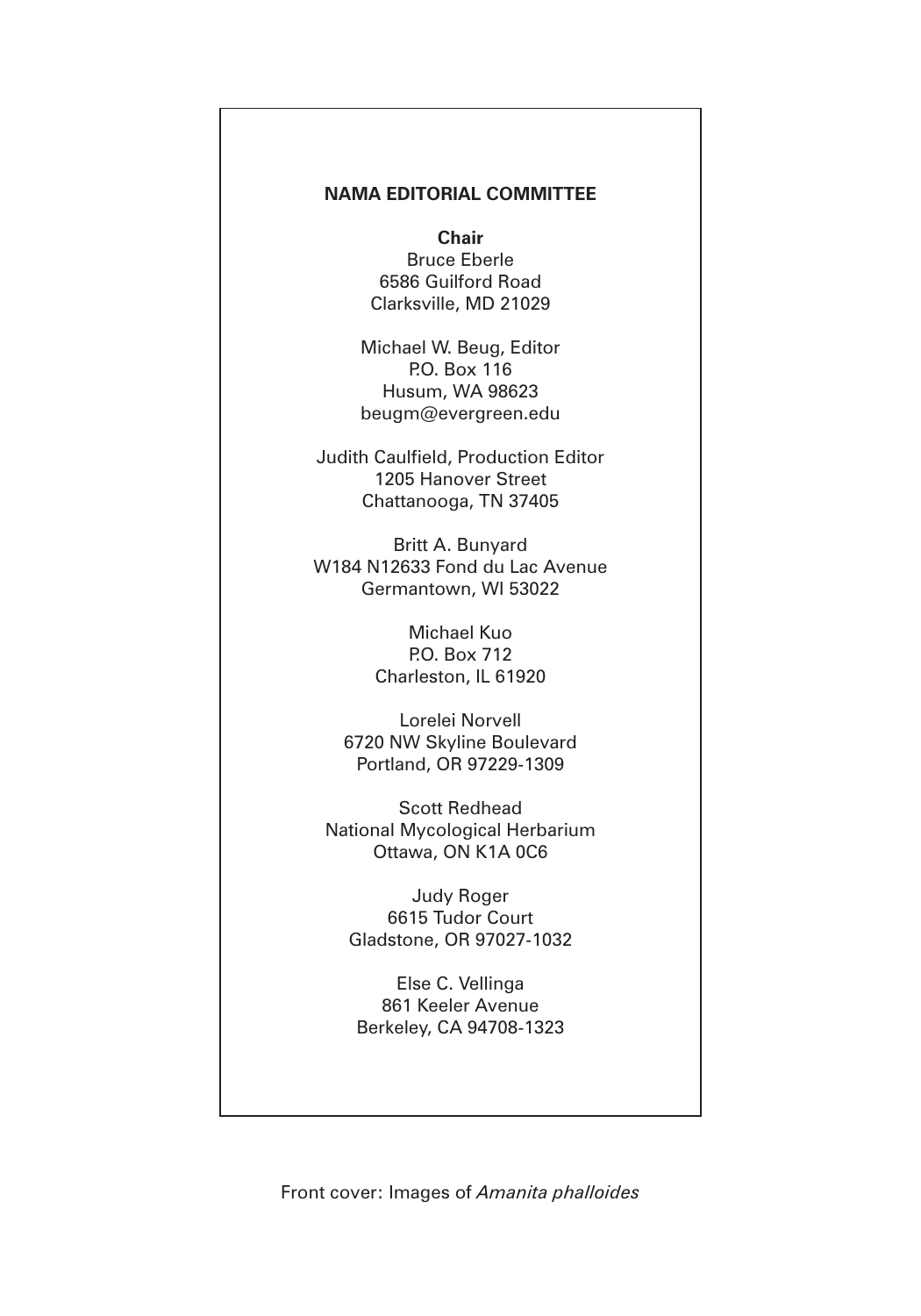## *McIlvainea*



VOLUME XVIII  $\leftrightarrow$  NUMBER 1 SUMMER 2009

A publication of the North American Mycological Association

♦

*Birds, flowers, insects, stones delight the observant. Why not toadstools? A tramp after them is absorbing, study of them interesting, and eating of them health-giving and supremely satisfying.*

 *Charles McIlvaine, 1840–1909*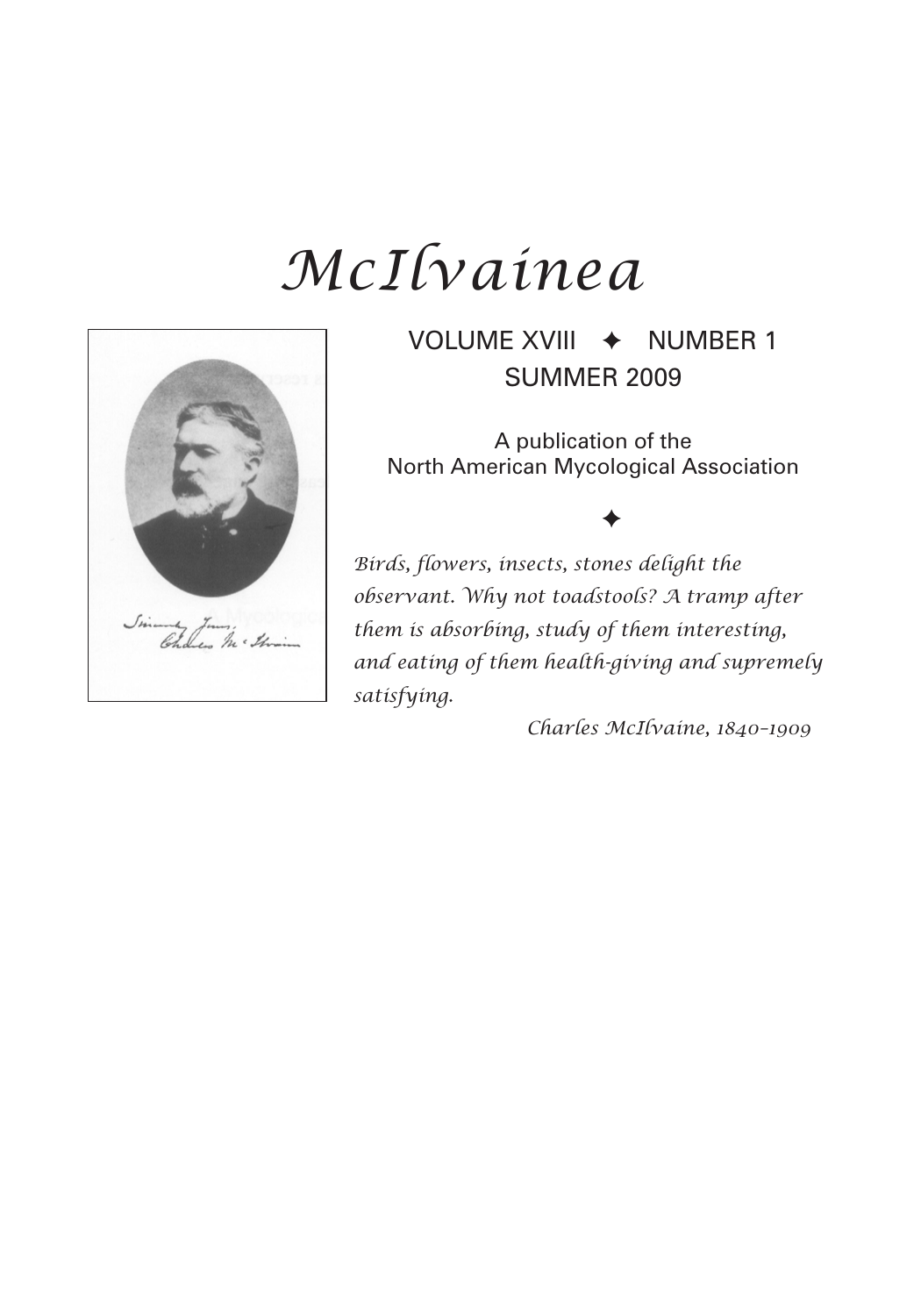### Copyright 2009 by NAMA. All rights reserved.

#### ISSN: 0099-8400

For instructions on submitting papers, please see pages 73–74.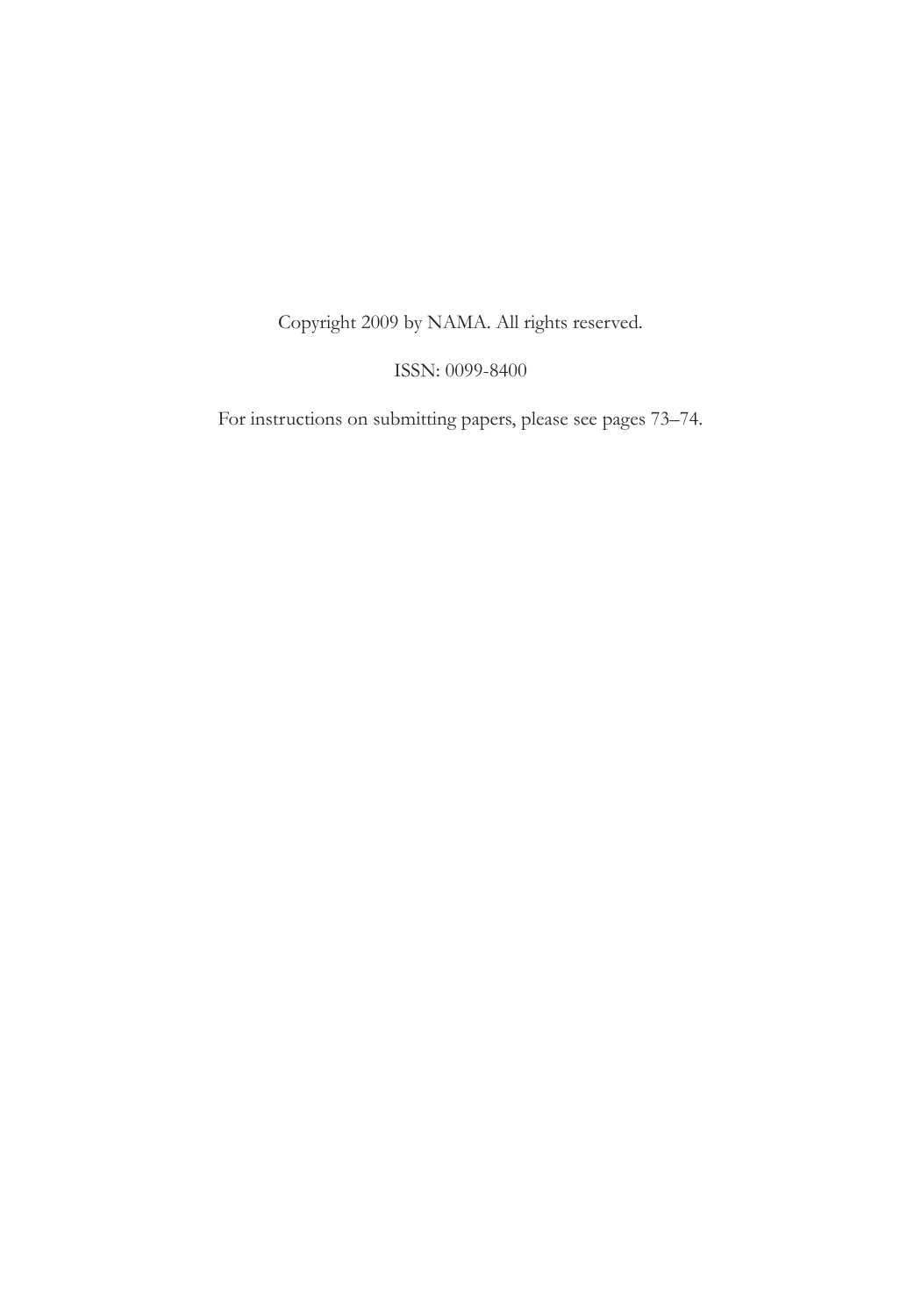# *McIlvainea*

### VOLUME XVIII NUMBER 1 SUMMER 2009

From the Editor

1

A Mycological Florilegium: A Selection of Articles Published in 2007 and 2008 *Else C. Vellinga*

2

A Phylogenetic Classification of the Inocybaceae *P. Brandon Matheny* 11

> Names, Names, Names: When Nomenclature Meets Molecules *Ron Petersen and Karen Hughes* 22

Mushroom Mysteries: Was This a Mushroom Poisoning? *Marilyn Shaw and Michael Beug* 29

The Rewards of Indiscriminate Mycophagia *Andrus Voitk*

32